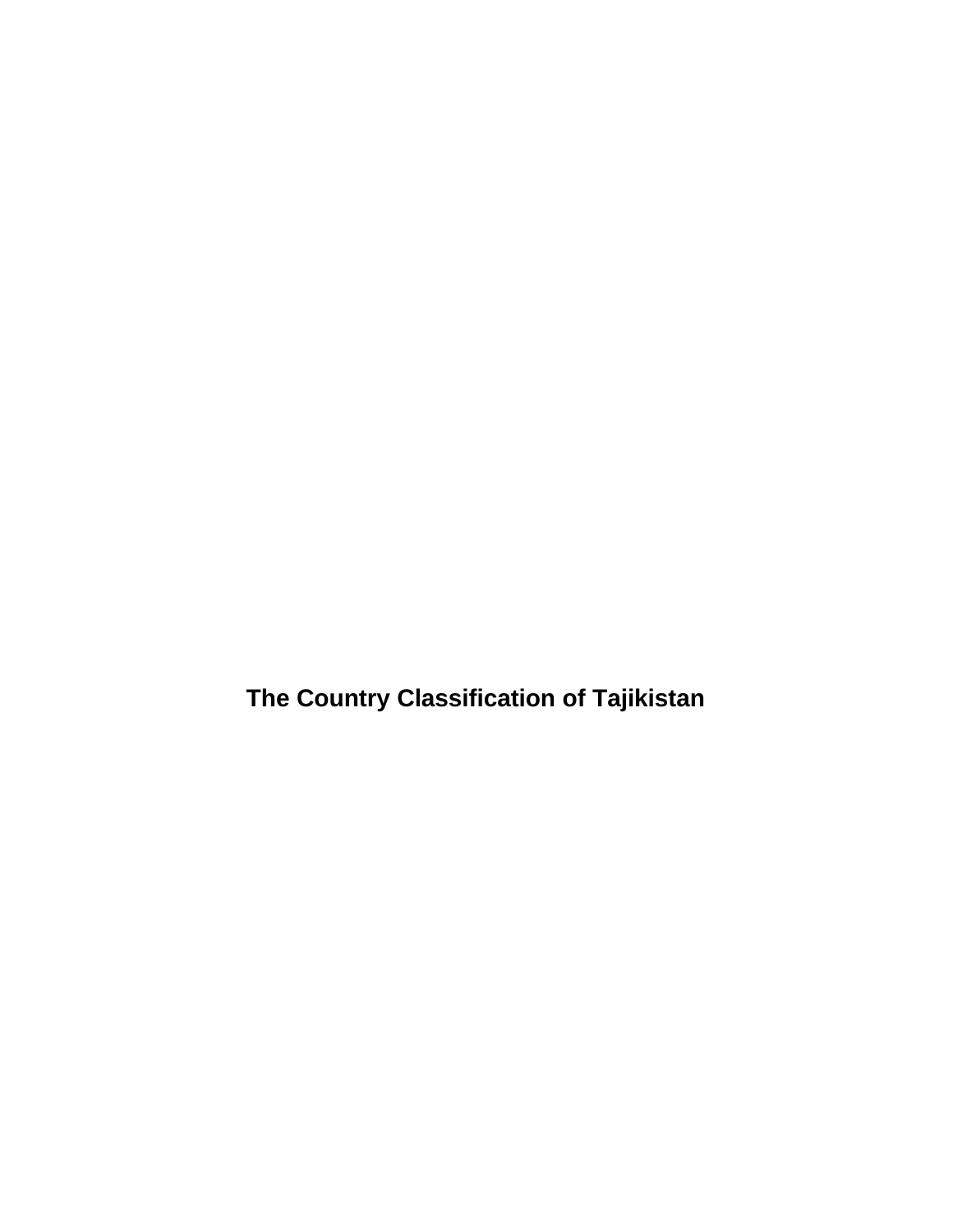### **A. Introduction**

1. The Republic of Tajikistan became a regional developing memb,er country (DMC) of the Bank in April 1998, and is seeking Bank assistance to support the coLlntry's development efforts. Thus, the Bank must determine Tajikistan's country classification. This paper discusses the proposed classification and should be read in conjunction with the *Economic Report and Interim Operational Strategy for Tajikistan,<sup>1</sup>* which has been circulated to the Board and is referred to

hereafter as the *Economic Report.* 

### **B. The Bank's Classification Policy**

2. The Bank classifies its DMCs into groups according to their levels of development to allow for differentiation in operational guidelines across country groups. The Bank has a three- tier country classification system: Groups A, B, and C. The three-tier classification allows for a differentiation in regard to eligibility to borrow from the Asian Development Fund (ADF). Group A DMCs are "fully eligible," Group B DMCs are eligible for "limited amounts in particular circumstances," and Group C DMCs are ineligible for ADF resources. This is consistent with the goal of ADF, which is "to enable the Bank more effectively to carry out its purpose and functions by providing resources on concessional terms for the economic and social development of the developing member countries of the Bank, having due regard to the economic situation of such countries and to the needs of the less developed members."<sup>2</sup>

3. In addition to ADF eligibility, a country's classification also determines the costsharing ceilings for Bank financing of its projects and its eligibility for the domestic preference scheme. Total Bank financing of project costs does not normally exceed limits of 80 percent for DMCs in Group A, 60 percent for DMCs in Group B, and 40 percent for DMCs in Group C. Under the Bank's domestic procurement policy, domestic contractors will be given preference for civil works only in Group A DMCs, while each DMC will be given preference 'for procurement of domestic goods for its Bank-funded projects.

4. The criteria for assessing the economic situation of a DMC and in turn its classification are per capita gross national product (GNP) and debt repayment capacity. Countries with a per capita GNP above \$1,017 (in 1997 dollars) do not have ADF access. This limit was established in 1974, and is adjusted using the US gross domestic product (GDP) deflator. A DMC's debt repayment capacity is judged by the overall strength of the economy, indicated by factors such as its development performance and prospects, level of savings and investments, ability to generate export earnings, levels of international reserves, outstanding external debt, and debt service burden.

### **C. Classification of Tajikistan**

5. This section focuses on the considerations pertinent to Tajikistan's classification. Relevant economic indicators are given in the Appendix, and more detailed statistics are available in the *Economic Report.* 

l  $1$  Economic Report and Interim Operational Strategy for Tajikistan, September 1998

<sup>&</sup>lt;sup>2</sup> Regulations of the Asian Development Fund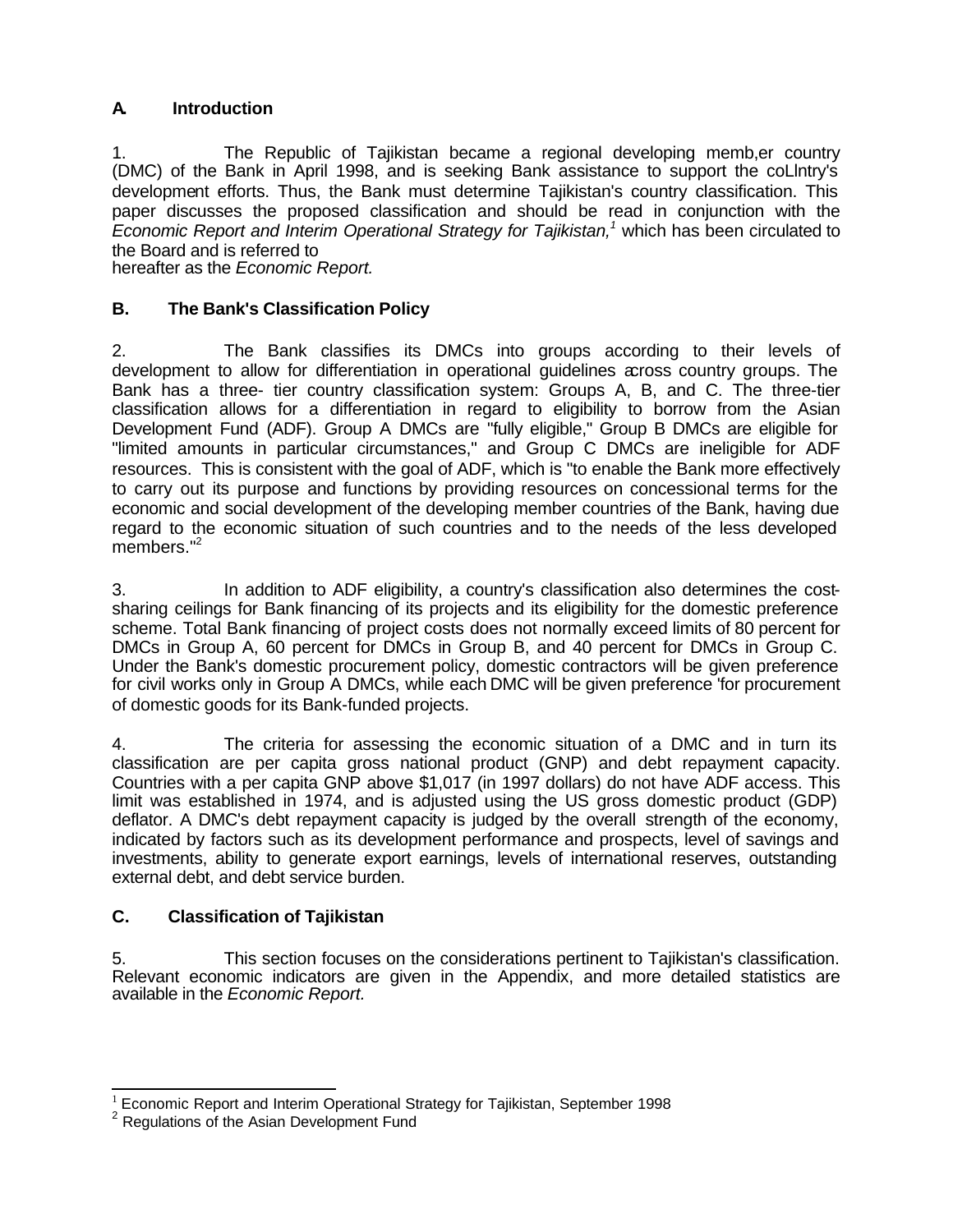## **1. Country Profile**

6. Tajikistan is a mountainous, landlocked country in Central Asia. It is bordered by Afghanistan, People's Republic of China, Kyrgyz Republic, and Uzbekistan (see Map). Tajikistan covers a land area of 143,100 square kilometers. The capital is Dushanbe.

7. Tajikistan had about 6 million people in 1997. The population has been growing rapidly, at 2.4 percent per annum during 1985 to 1994<sup>1</sup>; 46 percent of the population is under 16 years of age and 70 percent of the population lives in rural areas.

8. Agriculture accounted for 27.6 percent of GDP in 1997, industry for 20.9 percent, and services for 36.9 percent.<sup>2</sup> Only 7 percent of the land is arable but the country's substantial water resources have enabled irrigation of 85 percent of the arable land. The agriculture sector employs more than 50 percent of the labor force. Cotton is the principal crop, accounting for around 40 percent of agricultural production. Tajikistan's mountainous topography and water resources permit substantial production of hydroelectric power. The country has large deposits of gold, silver, coal, and polymetallic ores. The Tursunzoda aluminum smelter is one of the largest smelters in the world.

9. The 1997 *Human Development Report* categorizes Tajikistan as having medium human development.<sup>3</sup> However, the civil strife following independence has taken a heavy toll on the country's social infrastructure and average living standards have deteriorated markedly. Some 80 percent of the population is now estimated to live below the poverty line.

### **2. Per Capita Income**

10. The World Bank has estimated Tajikistan's per capita GNP as \$330 at 1997 prices.<sup>4</sup> This level of per capita GNP is well below the current ADF operational cutoff of \$1,017 at 1997 prices.<sup>5</sup> Only four other DMCs<sup>6</sup> have per capita GNP levels below that of Tajikistan. During 1990- 1996, the country's average annual real decline in per capita GNP was 18.5 percent.<sup>7</sup>

### **3. Debt Repayment Capacity**

11. The matter for consideration is whether Tajikistan has the capacity to borrow a substantial portion of its loans on non-concessional terms, including the Bank's OCR terms. If a country has external debt, then to be able to accumulate and service debt on non-concessional terms, either (i) the growth rate should exceed the average interest rate, or (ii) the country

 1 The population growth in 1997 was 1.6%.

 $2$  Others, including indirect taxes, account for 14.6 percent.

<sup>3</sup> United Nations Development Programme. 1997. *The Human Development Report.*

<sup>&</sup>lt;sup>4</sup> The World Bank Operational Manual. Operational Policies. OP3.1 O.-Annex D. June 1998.

<sup>&</sup>lt;sup>5</sup> The International Monetary Fund (IMF) has estimated Tajikistan's per capita GDP at 1997 prices at \$178. World Bank figures for 1996 indicate a per capita GDP of \$339, close to their estimate for per capita GNP of \$340 at 1996 prices. Significant difference in IMF and World Bank income estimates is likely due to the different methodologies used for obtaining US dollar values from domestic currencies: the *World Bank* estimate is based on a three-year weighted average of the official exchange rate while the IMF estimate is based on the 1997 exchange rate.

 $<sup>6</sup>$  Bangladesh, Cambodia, Nepal, and Viet Nam.</sup>

<sup>7</sup> The World Bank. 1998. *World Bank Atlas.*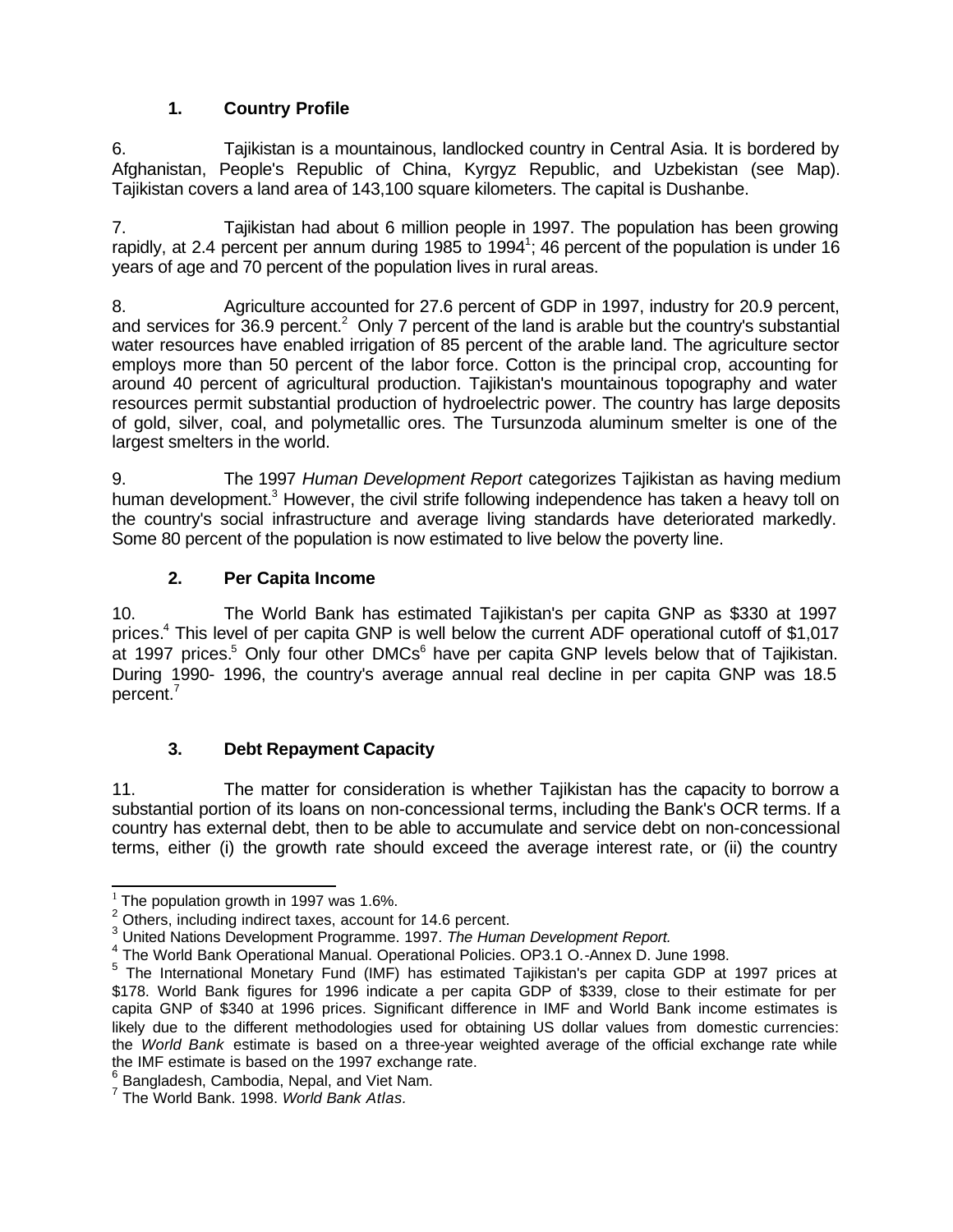should have the capacity to generate a surplus on merchandise trade and non-interest services. There must also be a matching capacity to generate an internal surplus of savings over investment. Tajikistan's external indebtedness indicators provide the starting point for the analysis, which then extends to the factors affecting the country's debt repayment capacity over the medium term, including the macroeconomic environment; the gap between needed structural reforms and actual progress; and prospects over the medium term.

#### **a. Debt Burden Indicators**

12. Tajikistan's external debt burden increased rapidly during 1991-1996, with the debt- to-GDP ratio rising from zero at independence to 86 percent in 1997. This is to be compared with an external debt-to-GDP ratio of some 40 percent during 1994-1996 for countries with recent debt servicing difficulties and a ratio of 71 percent in 1996 for heavily indebted poor countries. The debt service due as a percentage of exports rose from 5.7 percent in 1993 to 32.6 percent in 1996. The steep rise in debt-service ratio reflects the sizeable increase in borrowing on short maturity, the relatively high interest rates charged<sup>1</sup>, and the slump in exports in 1996.<sup>2</sup> Bilateral creditors (principally Russia and Uzbekistan) accounted for about 50 percent of the total debt stock with the balance divided between other bilateral, multilateral and private creditors.<sup>3</sup> Tajikistan's inability to meet its debt servicing obligations led to a debt restructuring arrangement in 1996 (the second since 1993) with Uzbekistan and Russia. As Tajikistan has rescheduled a substantial portion of its debt on concessional terms, external debt service in 1997 constituted only 14 percent of export earnings. Tajikistan's outstanding debt is owed almost entirely by the government, i.e., it is a direct budget obligation.

### **b. Factors Affecting Debt-Servicing Capacity i. Macroeconomic factors**

13. As noted earlier, debt-servicing capacity depends in part on the differential between output growth and the interest rate. The lower the output growth and the higher the interest rate; the greater the deterioration in debt repayment capacity. Tajikistan's real GDP contracted by almost 60 percent from 1991 to 1996. The steep decline in output growth was due to the combined effects of the breakup of the former Soviet Union, the civil war, natural disasters, and a stop-and-go implementation of sound macroeconomic and structural policies. Over this period, Tajikistan was accumulating debt at near commercial rates. The average interest rate on new commitments reached 8.1 percent in 1995. The differential between output change and the interest rate meant that Tajikistan's debt accumulation process was unsustainable. This was borne out by the fact that debt service paid (as distinct from debt service due) was near zero during 1993-1996, and Tajikistan had to restructure its debt in late 1996. The economy began to recover in 1997 with a modest growth in real GDP of about 1.7 percent. This was due in large measure to the peace agreement in June 1997 ending five years of civil war. During 1998-2001, the growth rate of real GDP is expected to remain modest, ranging between 3.4 to 4.0 percent.<sup>4</sup> Thus, Tajikistan's growth rate, at least over the medium term, is likely to be below the interest rates normally charged for non-concessional loans, including loans from the Bank's ordinary capital resources.

l

 $1$  In 1995, the average interest rate on new commitments was 8.1 percent and the average maturity period

was 3.9 years. The World Bank. 1998. *Global Development Finance* . 2 In transition countries, the debt-to-exports ratio and the debt-service ratio need to be treated with caution because (i) export earnings tend to fluctuate sharply from one year to the next, and (ii) the high levels of managed trade and barter make the ratio weaker as an objective indicator of the debt burden. 3 First half of 1998.

<sup>4</sup> *Republic* of *Tajikistan -Enhanced Structural Adjustment Facility- Policy Framework Paper,* 1998-2001. International Monetary Fund.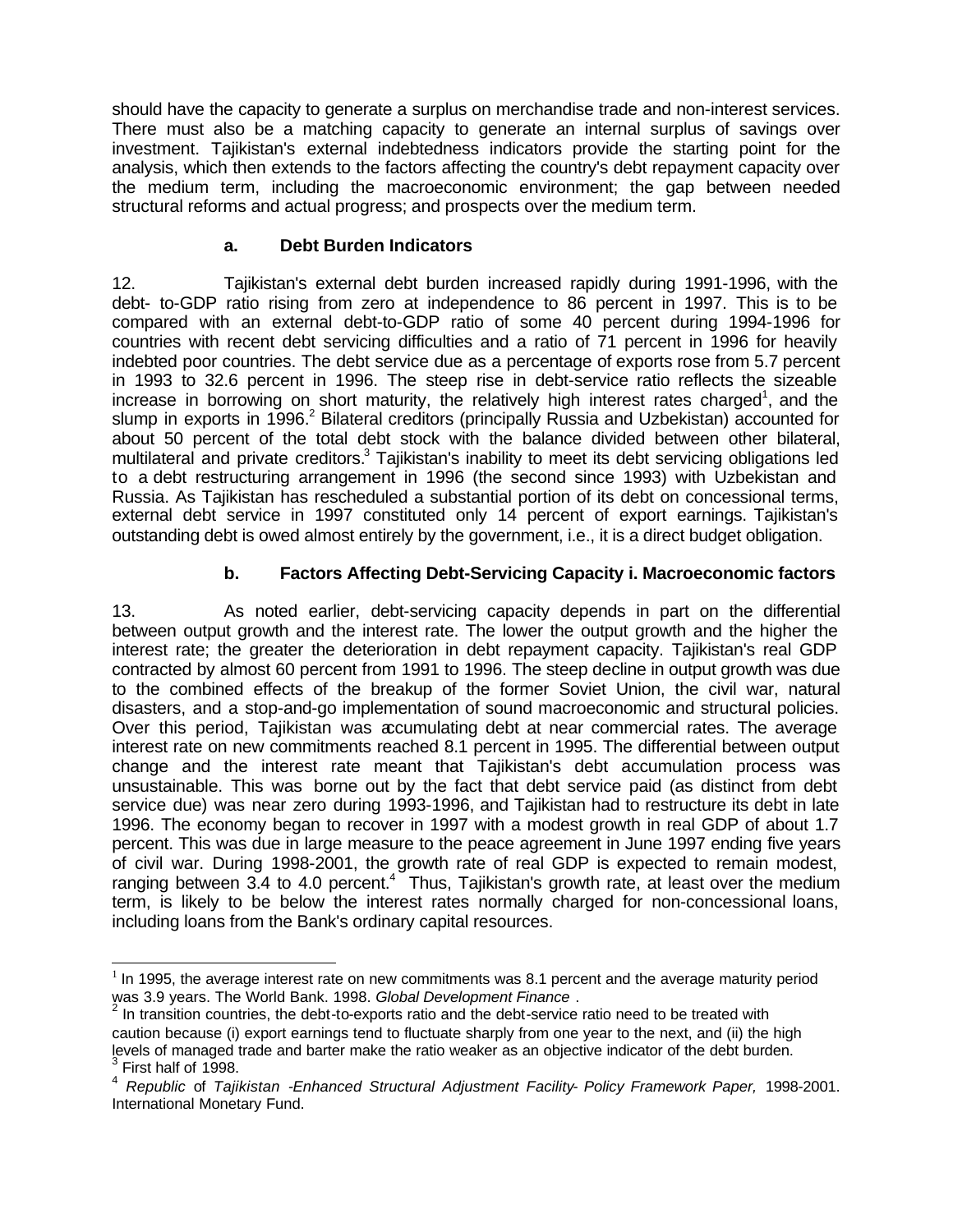14. The second issue is whether the country has the capacity to generate a surplus on merchandise trade and non-interest services. Tajikistan's current account imbalance, after an initial sharp deterioration, shrank during 1994-1997. This trend does not however amount to an improvement in the country's debt repayment capacity because the reduction resulted from suppressed import growth. Depressed import growth contributed to declining investment rates and in turn to contraction in output. In fact, Tajikistan's shrinking current account deficit is consistent with a deteriorating economic situation where a significant drop in the savings rate was accompanied by an even steeper decline in the investment rate (exact figures on the savings and investment rates are not available).

15. The budget deficit may be viewed as a proxy for the public sector's contribution to the imbalance between national saving and domestic investment. Tajikistan's budget deficit, estimated at 29.1 percent of GOP in 1992, had been brought down to 3.3 percent by 1997. However, the deficit reduction has in part been achieved by postponing capital spending and deferring payments for wages and pensions. Moreover, most spending continues to be for current rather than capital expenditure purposes. Revenue collections are poor, accounting for around 14 percent of GOP in 1997. In this context, it is useful to calculate two additional ratios that capture the burden on the government budget of servicing the total public debt: the ratio of public debt service to government revenue (PDSR) and that of public debt service to government expenditure (PDSE).<sup>1</sup> In 1996, Tajikistan's POSR was 120 percent,<sup>2</sup> compared to the mean of 16.6 percent for the Baltics, Russia, and other countries of the Commonwealth of Independent States. Corresponding figures for the PDSE are 95.5 percent and 12.7 percent, respectively. Until 1996, the budget deficit was financed by central bank credits but hyperinflation led the government to reduce deficits and look for non-inflationary external and domestic financing. Clearly, public finances in Tajikistan are in a perilous state.

16. Inflation raises debt servicing costs through depreciation of the exchange rate. Tajikistan has experienced high rates of inflation during 1991-1997, coupled with wide year-toyear swings in the inflation rate.<sup>3</sup> Initially, the country suffered from imported inflation because the Russian ruble was the currency used. The persistence of high rates of inflation even after the Tajik ruble was introduced in 1995 was due to the easing of Tajikistan's domestic price controls and loose monetary and fiscal policies. Figures for the first half of 1998 show progress in containing inflation through tight monetary and fiscal policies and in stabilizing the exchange rate.

17. The composition of the capital account is relevant for assessing debt repayment capacity because it indicates the significance of non-debt-creating capital inflows. Foreign direct investment into Tajikistan has been low because of the unstable economic situation. The capital account recorded a net outflow of funds from 1993-1996 because the buildup of external debt on short maturity led t heavy amortization payments. Short-sighted attitudes towards borrowing thus resulted in raising debt servicing costs. In 1997, there was a net capital inflow due to a drop in amortization payments following debt restructuring. Foreign reserves need to be at prudent

 1 The PDSR measures the government's ability to service its total debt out of current income without taking into account domestic financing or foreign disbursements to the budget. The POSE ratio measures the burden of servicing public debt vis-a-vis other government expenditure and thereby provides an indicator of the extent of discretionary spending that is available.

<sup>2</sup> *External Borrowing by the Baltics, Russia and Other Countries of the Former Soviet Union: Developments and Policy Issues*. IMF Working Paper. June 1997. 3

In 1993, while Tajikistan was still in the ruble zone, the inflation rate exceeded 7000 percent, dropped to 1.1 percent in 1994, rose to over 2000 percent in 1995, subsided to 40.6 percent on 1996 before rising again to 159.8 percent in 1997.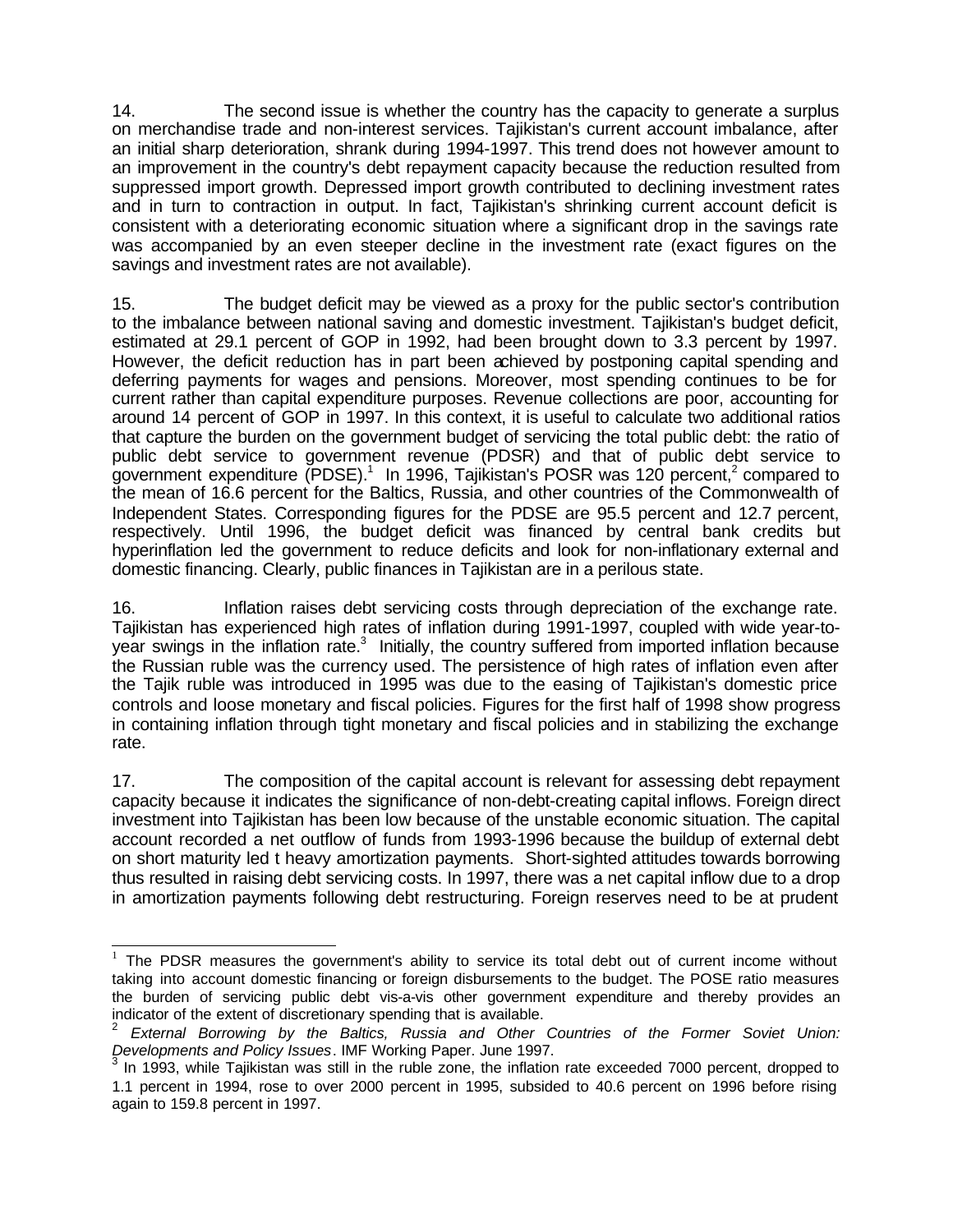levels to meet scheduled payments of external debt. Tajikistan's reserves constituted only 0.7 months of import cover at the end of the first quarter of 1998.

18. Clearly, a number of key indicators of macroeconomic imbalances have been brought down to more manageable levels. However, the macroeconomic environment remains fragile because the fiscal and current account deficit reduction has taken place at very low levels of domestic investment and savings rates. To boost private investment and domestic savings, structural reforms a e essential before sustainable growth and enhanced ability to service debt can be achieved.

#### I **ii. Structural Reforms**

19. Most aspects of structural reform have some bearing on private sector development. The Share of the private sector in GDP is therefore a useful indicator to begin the assessment of progress in implementing structural reforms. For Tajikistan, the private sector is estimated to contribute about 20 percent of  $GDP<sup>1</sup>$  Progress with privatization has been slow, involving primarily small-scale enterprises.

20. Most state enterprises are operating well below capacity. Reflecting their operational inefficiency, the accumulated losses of state enterprises amount to 20 percent of GDP. While loss-incurring enterprises have been identified, their restructuring has been hampered by lack of implementation of bankruptcy and related enterprise adjustment laws. In the agriculture sector, implementation of land reform and farm restructuring has also been halting. Although land may be leased to farmers on a long-term basis, the state still legally owns all the farmland. Farmers do not have security of tenure and a sense of ownership. This has contributed to low productivity. Accelerating the pace of privatization and restructuring in the agriculture and industry sectors will be crucial to sustainable output growth.

21. Development of the financial sectors, particularly of the banking sub-sector, is critical to the enhancement of debt repayment capacity as it can facilitate international payments and foreign exchange transactions. The banking sub-sector in Tajikistan is relatively underdeveloped. Commercial banks are narrow in profile and limited to serving as channels for directed credit to priority sectors. Moreover, they are burdened with a large number of nonperforming loans, mainly due to past policies of directed credit. Due to the insolvency of Agroinvest, the only institution for agricultural credit, investment in agriculture has been choked off. A comprehensive restructuring program for commercial banks is currently being implemented to revitalize banking. The nonbank financial subsector comprises a number of insurance companies. A securities market has been established but is not yet in operation. Clearly, Tajikistan's weak financial sector is a serious constraint on sustained growth.

l <sup>1</sup> *Transition Report* 1997. *Enterprise Growth and Performance.* European Bank for Reconstruction and Development.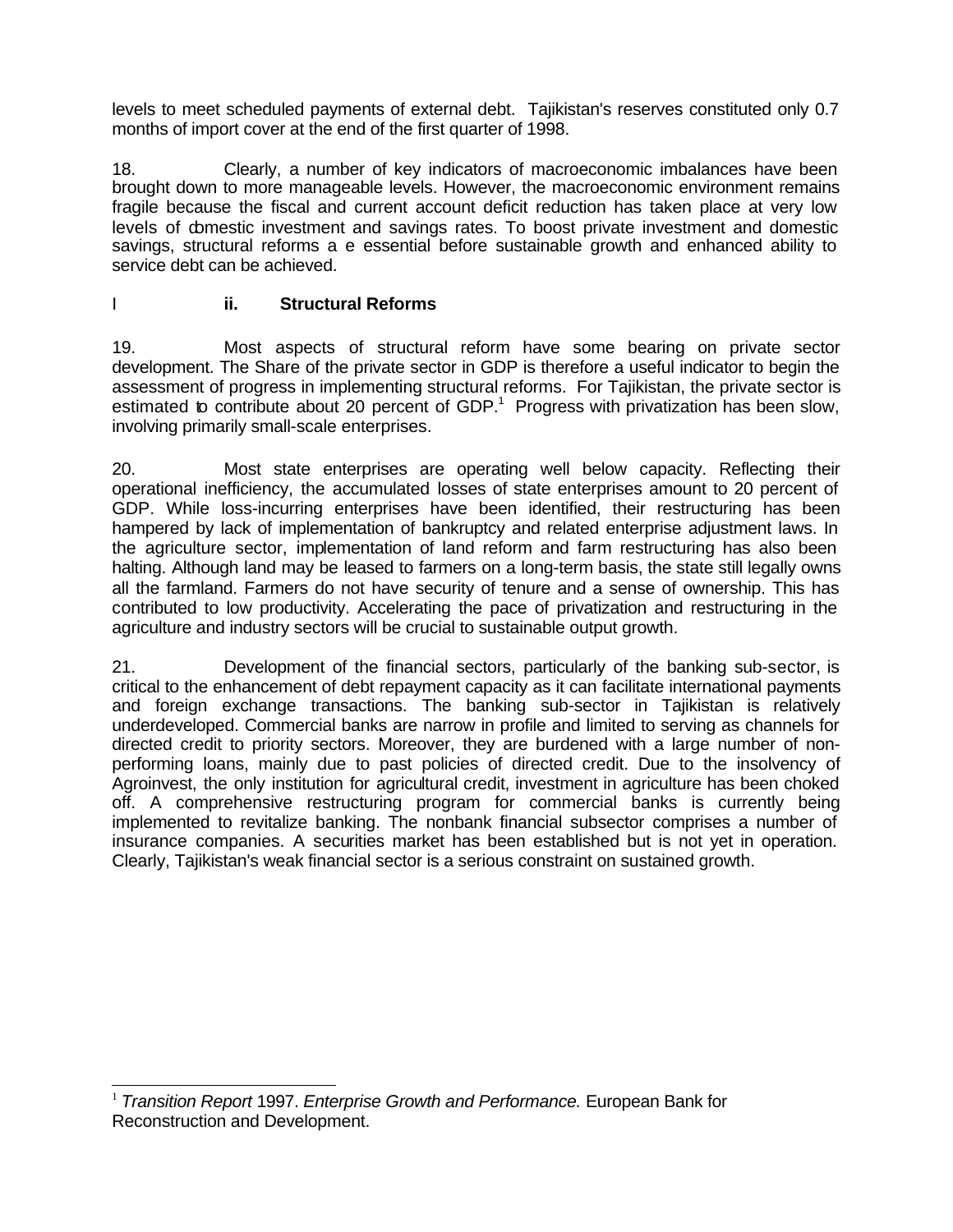22. Liberal trade and exchange regimes are necessary to encourage broad-based export growth. TajikIstan's substantial liberalization of its trade and exchange regimes in early 1996 was followed by policy reversals. Notwithstanding recent efforts to reestablish liberalization measures, including the removal of state trading monopolies, a large share of external trade is still handled by state organizations. This may be attributable to the difficulties that small private firms have In competing with state trading companies in the export market. Also, the government and the central bank still dominate major foreign exchange transactions. Remaining impediments to an open trade and exchange system must be removed to provide impetus to diversified growth in exports.

23. Adoption of market discipline also requires domestic price liberalization. Price control have been eliminated across a broad range of goods and services except for prices of electricity, fuel, irrigation water, telecommunications, and transport. However, subsidies in the energy sector continue to encourage inefficient use of resources.

24. Export concentration provides an indicator of a country's vulnerability to shocks. Tajikistan's two main exports, aluminum and cotton, accounted for 61 percent of the export earnings in 1997. The country is therefore highly vulnerable to swings in international prices for aluminum and cotton. Also, production of both commodities requires imports of intermediate capital goods and fuel that in the past have faced financing constraints. Further, the Government's strategy of increasing cotton production for exports could have negative effects. Continuing the practice of monoculture that has been in effect over the past 50 years could exacerbate environmental problems. On the side of imports, Tajikistan has a sizeable energy trade deficit with import costs of coal, oil, and gas outweighing export revenues from the sale of electricity. The proximate cause of the rapid buildup of debt after independence was the need to finance energy imports, principally from Russia and Uzbekistan. In the initial years, such imports took place without full payment being made and the resulting arrears were subsequently converted into intergovernmental loans. Later, as arrears mounted, a cash payment policy was imposed, resulting in a fall in energy imports. Net energy imports are likely to increase as economic recovery gains momentum.

25. Thus, more fundamental structural reforms are required to encourage nontraditional exports. Such reforms include financial sector development, privatization of medium and large enterprises, and increased efficiency of the public investment program to build a better infrastructure for exporters.

#### **iii. Prospects and Risks**

26. The *Economic Report* projects real GDP growth of 4 percent per annum during 1998-2001 based on the assumptions that (i) the peace process will be accelerated, (ii) required macroeconomic stabilization and structural adjustment will be pursued, and (iii) adequate and timely external financing will be forthcoming. The balance-of-payments position is expected to remain weak over the medium term with the current account imbalance projected to widen as the investment rate picks up and output growth accelerates. Foreign exchange reserves will need to be built up to a safe level of around three months of import cover. Therefore, substantial infusion of external financing (ranging between 4.0 to 4.5 percent of GDP during 1998-2001) will be required over the next few years. Consequently, external debt is expected to increase from around \$0.9 billion in 1997 to about \$1.5 billion in 2003, reflecting mostly borrowing from international financial institutions. As it is currently under International Monetary Fund (IMF) arrangements, Tajikistan is committed to contracting new loans only on highly concessional terms and from international financial institutions. According to IMF projections, the debt-toexport ratio will fall from around 200 percent in 1997 to around 160 percent by 2003.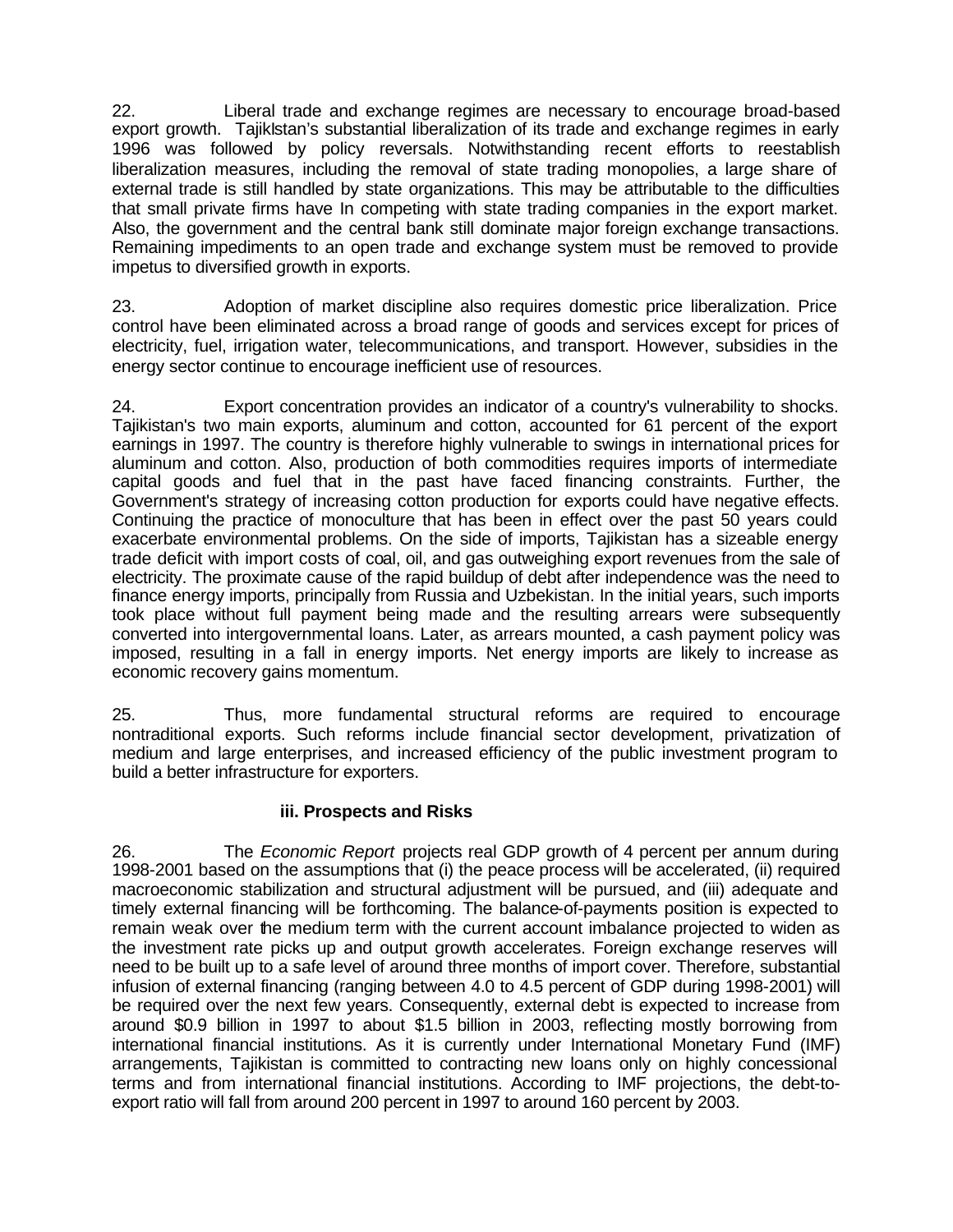27. The main risk to the growth scenario presented above is renewal of civil strife, which could derail the economic adjustment process now under way. A second risk is unfavorable weather conditions that could affect agriculture, in particular, the cotton crop. External risks include a fall in the world prices for cotton and aluminum as well as adverse economic developments in Russia and Uzbekistan. Overall, Tajikistan clearly lacks debt servicing capacity for non-concessional loans.

## **D. Bank Assistance**

28. Assuming that the stabilization and reform program remains on track, Tajikistan will require Bank assistance to alleviate the costs of adjustment and to ensure that the economy is well launched on the path of sustainable growth. Consultations have been held with the Government on the objectives and sector priorities for Bank assistance and on this basis an interim operational strategy has been framed. The objectives of the strategy are to (i) facilitate the country's transition to a market economy, (ii) assist in its post-conflict rehabilitation and reconstruction efforts, and (iii) provide support for natural disaster rehabilitation. The sector priorities identified for Bank assistance include agriculture and agro-processing; infrastructure rehabilitation, especially roads and power; and education.

# **E. Proposed Classification**

29. Given its low per capita income and weak debt repayment capacity over the medium term, it is proposed that Tajikistan be classified as a Group A country. Tajikistan is an International Development Association-only borrower of the World Bank.

# **F. Operational Implications**

### **1. ADF Access**

30. As a Group A DMC, Tajikistan would be fully eligible for concessional funding from ADF for the remainder of the ADF VII period. Actual lending of concessional resources to Tajikistan would be predicated on its needs and performance relative to other DMCs with ADF access and on the availability of ADF resources.

### **2. Other Operational Implications**

31. If Tajikistan is classified as a Group A country, under the Bank's project costsharing policy, the maximum proportion of project costs that the Bank may normally finance would be 80 percent. Under the Bank's domestic procurement policy, preference will be given to domestic contractors in Tajikistan for civil works and preference for procurement will be given to domestic goods, as is the case in all borrowing DMCs of the Bank.

### **G. Recommendation**

32. It is recommended that Tajikistan be classified as a Group A country. If the Board approves the proposed classification, (i) Tajikistan will be fully eligible for ADF resources for the remainder of the ADF VII period, (ii) Bank financing of projects will be subject to the costsharing ceiling of 80 percent, and (iii) domestic contractors will be given preference for civil works and procurement of goods will also be given domestic preference.